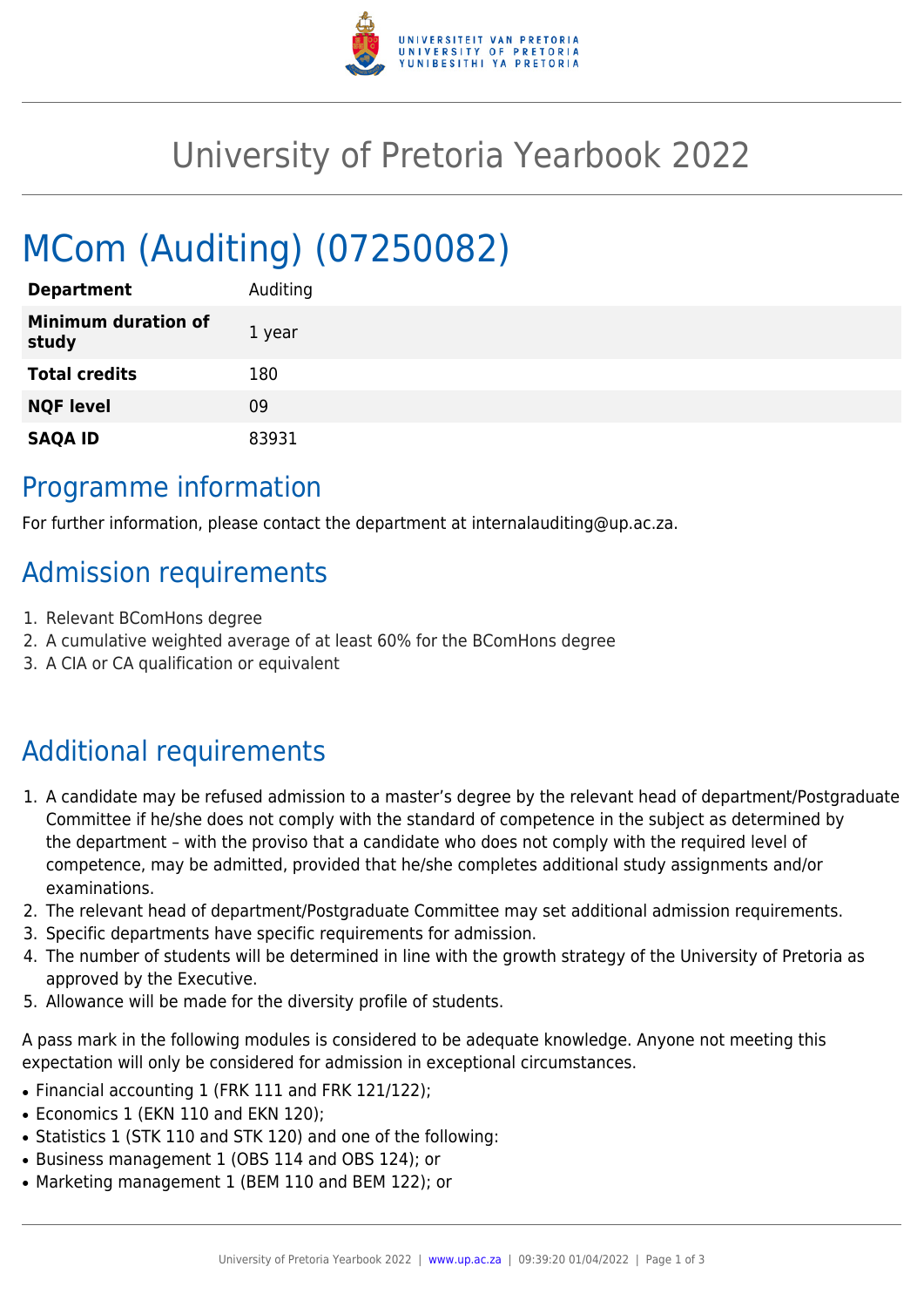

- Public administration 1 (PAD 112 and PAD 122); or
- Industrial and organisational psychology (BDO 110 and BDO 120) or equivalent modules passed at another institution as approved by the relevant head of department in consultation with the Dean.

### Other programme-specific information

Candidates who have not yet passed a module in research methodology which is acceptable to the relevant head of department, must successfully complete Research methodology (NME 806) before enrolling for ODT 890. The module does not provide any credits.

### Examinations and pass requirements

The pass mark for both a dissertation and a mini-dissertation is 50%. The provisions regarding pass requirements for dissertations, contained in General Academic Regulation G36, apply with the necessary changes to minidissertations.

A pass mark of at least 50% is required in the examination of each module.

### Research information

#### **Dissertations/mini-dissertations, curricula and modules**

Refer to General Academic Regulations G37, G38 and G39.

The degree programme requires that a dissertation be submitted in a field of study selected from the fields covered in the honours degree.

Information on modules, credits and syllabi is available, on request, from the relevant head of department/Postgraduate Committee.

A module in Research Methodology is compulsory in all programmes. The Dean may, on the recommendation of the relevant head of department/Postgraduate Committee, waive the prerequisites.

#### **Article for publication**

Refer to General Academic Regulation G39.13.